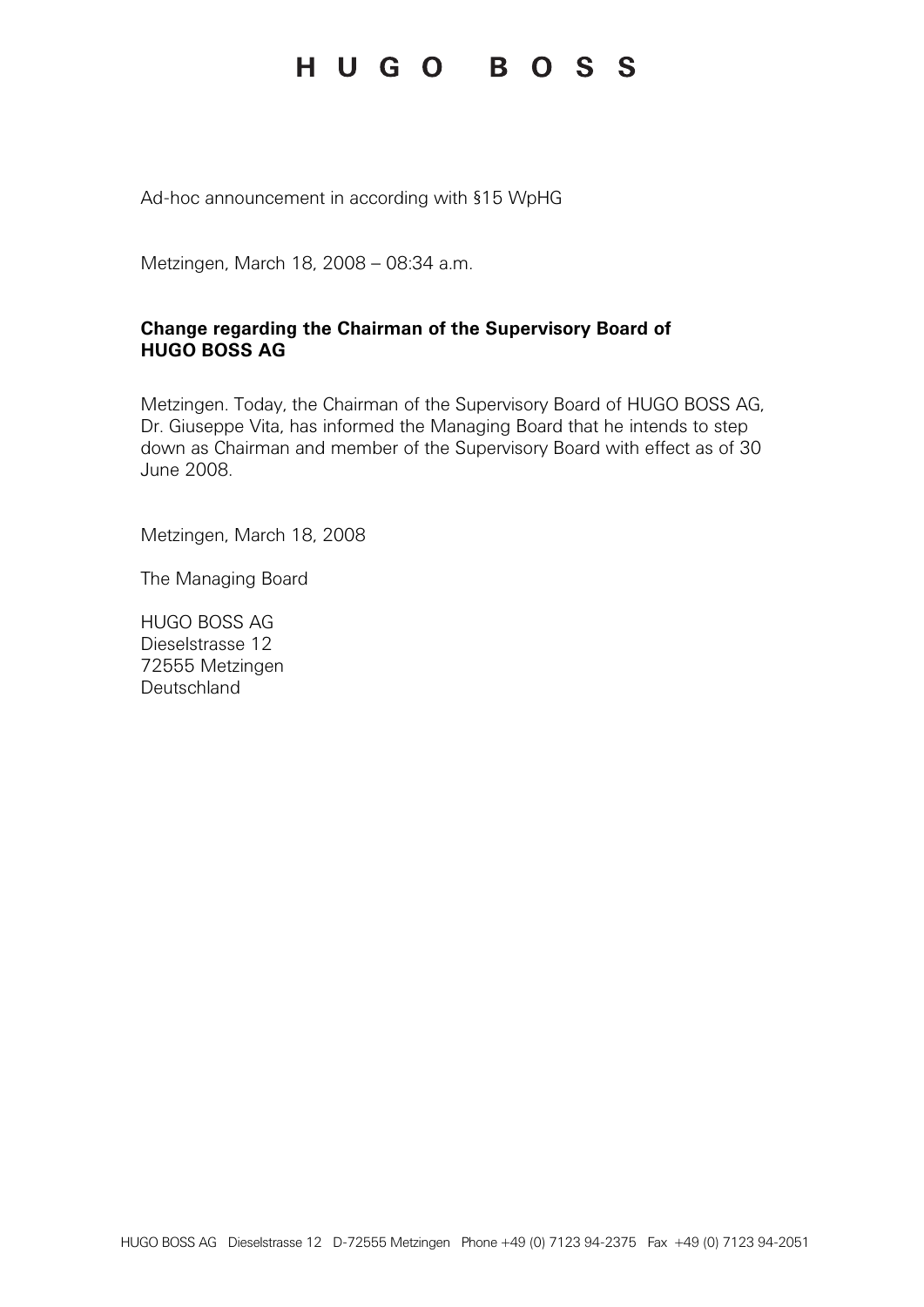# HUGO BOSS

Issuer's information/explanatory remarks concerning this ad-hoc announcement:

#### Change regarding the Chairman of the Supervisory Board of HUGO BOSS AG

Metzingen, March 18, 2008. Dr. Giuseppe Vita, who has been Chairman of the Supervisory Board of HUGO BOSS AG since 2000, has informed the company today that he intends to step down from office with effect as of 30 June 2008.

Dr. Vita commented as follows: "Because of other engagements I had planned for quite some time to step down from office. However, for purposes of continuity for the company, I was asked first by Valentino Fashion Group and then by Permira, as the respective majority shareholders, to remain in office during the phase of change to the new majority shareholder and to preside over the shareholders meeting on May 8, 2008. I have happily complied with this request. Stepping down as of June 30, 2008 would give sufficient time to find the right successor for the office of the Chairman of the Supervisory Board of HUGO BOSS AG."